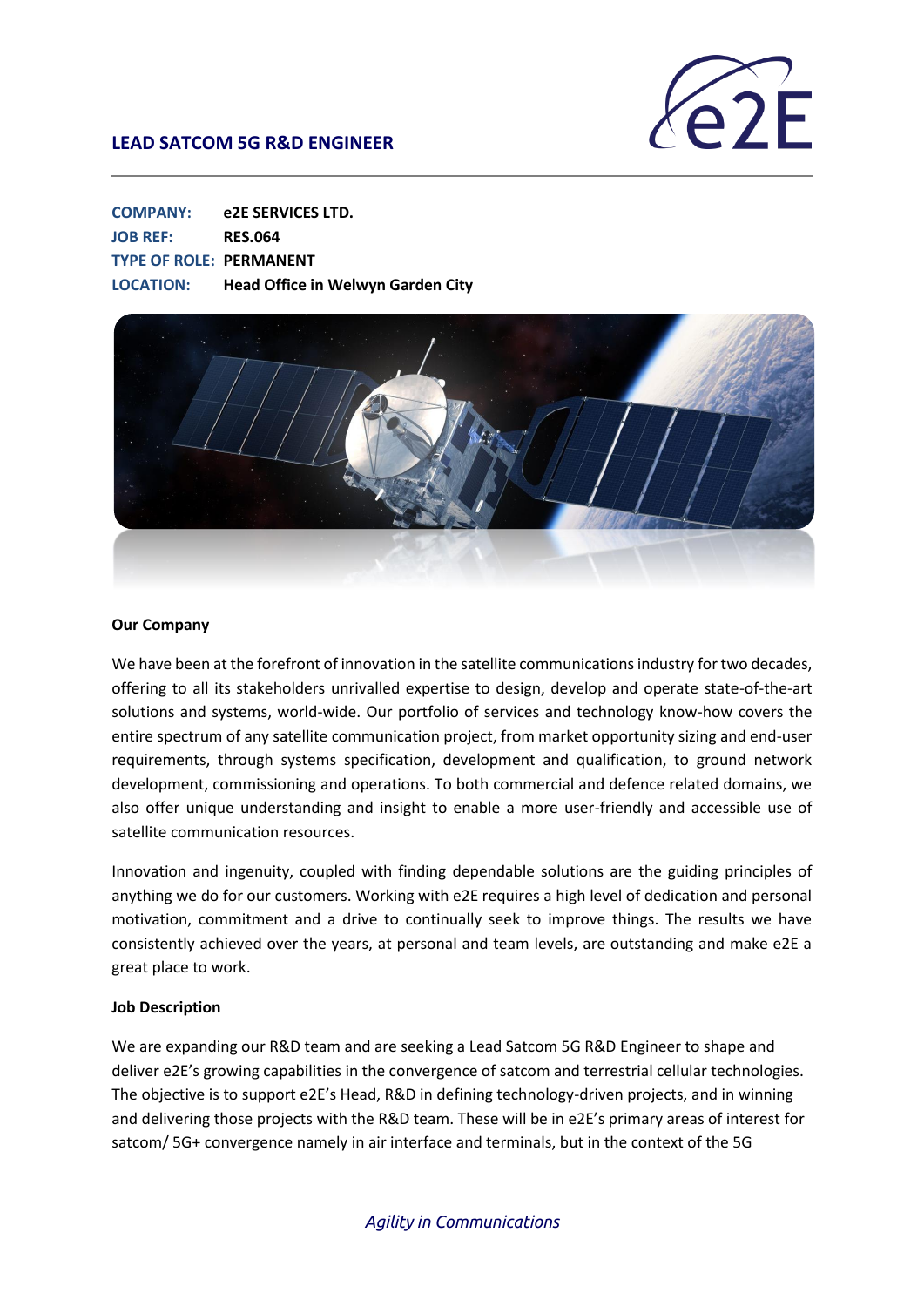

network architecture. The full emergence of NR-NTN will take place over the next 5 years and e2E is developing capability to participate, contribute and support client projects.

This role has a focus on working with the 5G+ standards and with emerging NTN standards for the RAN, to define solutions or tools for Proof of Concept projects and to directly support development with the R&D team. Although projects will be typically focused in a specific 5G technology area, it is important for e2E to retain the system view as well. This system view allows participation in the specification and implementation of wider satcom-enabled 5G system demonstrators with e2E's partners.

The role is likely to be suitable for someone with an in-depth understanding of mobile comms and 3GPP through industrial, PhD or post-doc experience in relevant topics, with skills and interests aligned with those of e2E.

### **Key Responsibilities**

- Technical authority within e2E for cellular/ satcom convergence. Maintain awareness and potentially suitable level of participation in 3GPP standards evolution, especially NR-NTN.
- Support Head, R&D to develop and maintain e2E strategy and focus areas for 3GPP Satcom/Cellular 5G+ convergence.
- Define projects in line with strategy, mostly technology focussed or analytical; contribute to proposals.
- Take technical lead role in project delivery. This will include developing system architecture, communications models, and developing software or hardware components
- Carrying out systems engineering work in accordance with methodical approaches across the lifecycle in a variety of R&D tasks.

### **Skills, Character and Experience**

- Ability to see the context of a problem, to understand its driving factors, to generate ideas and apply an analytical approach.
- To work constructively in a team, to be willing to make and follow plans but also to question and challenge appropriately in a spirit of robust technical discussions.
- Be a fast learner and have a willingness to acquire and develop new technical knowledge and skills.
- Desire to shape new capabilities for e2E and to exploit and support use of cellular 3GPP standards in a space environment.

### Essential

- Strong technical breadth of 3GPP systems and mobile networks, likely to have PhD or 5 years industrial experience in this area.
- An understanding of the whole 5G architecture RAN, Edge, network, core.
- Have technical expertise in radio/ RAN/ air interface and an appreciation of the demands and challenges of direct satellite to ground links. i.e. NR and NTN.
- To be able to demonstrate detailed knowledge in at least one of the 5G use cases (eMBB, mMTC, URLLC), with an appreciation of the others.

## *Agility in Communications*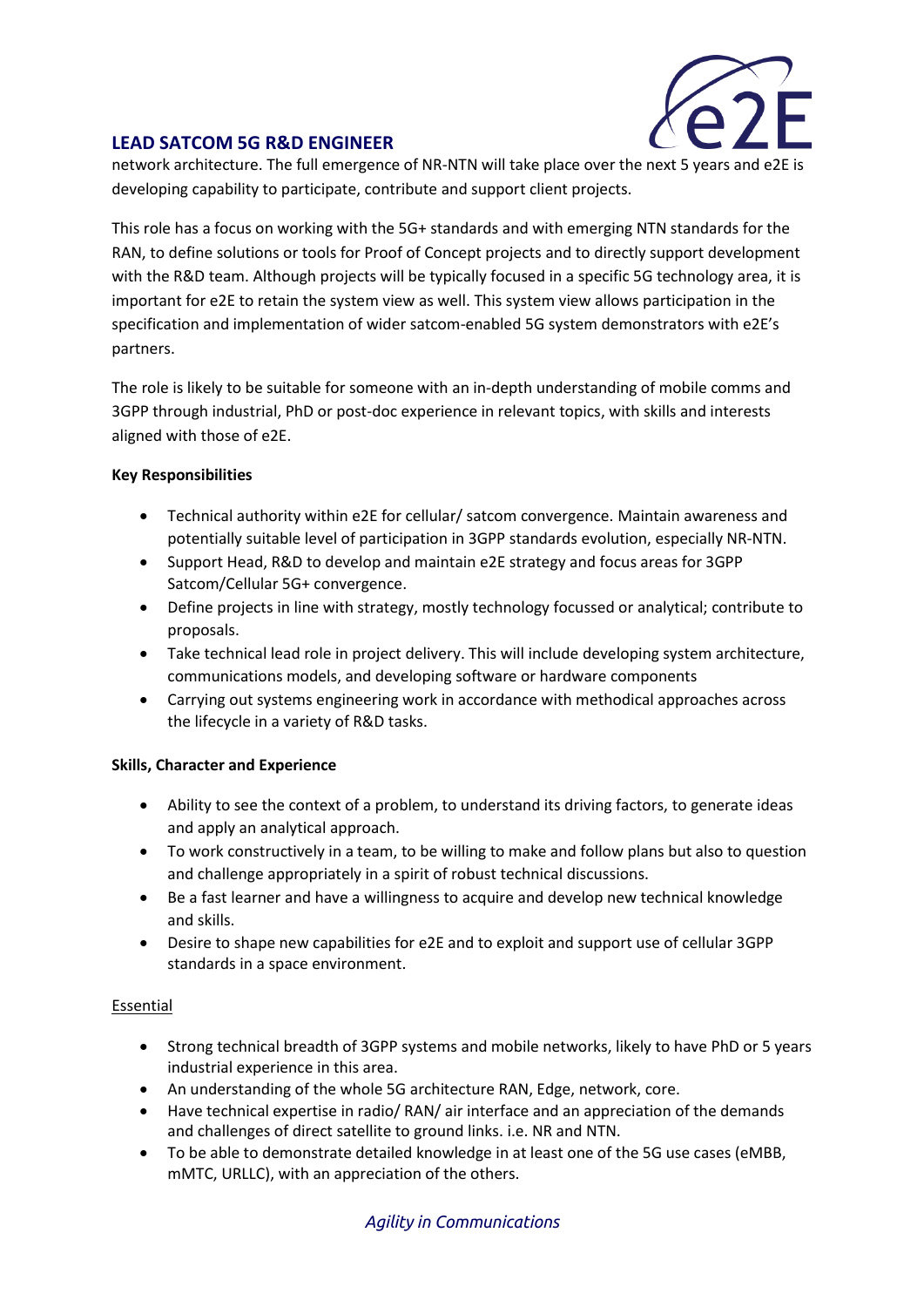

- Familiarisation with the 3GPP organisation processes and roadmaps; understanding of the direction of travel.
- Ability to lead technology developments of models, real-time software or hardware.

### Desirable

- Understanding of satcom.
- Experience of putting together mobile communications demonstrators or Proof of Concepts
- Knowledge or experience of Open RAN.
- Radio propagation expert, noting that further learning may be needed regarding higher frequencies for 6G.
- Hands-on experience of using 5G innovation facilities in the UK, e.g. ESA 5G Hub, 5GIC, Westbrook, others.
- Experience or understanding of the systems engineering lifecycle including development of concepts, requirements, design and implementation through to validation and deployment.
- Underlying interest in space and space systems, an enthusiasm for what space solutions can offer and the problems they can solve.
- Experience in the 5G/6G Communications Management concepts including, cognitive networks and intelligent radio resource management.
- UK National or ability to be security cleared (due to potential sensitivity of some work to be undertaken).

### **Salary**

• Competitive salary dependent on skills/experience plus a growing list of Company benefits

### **Background**

Keeping pace with the developments taking place in space systems and satcom is a challenge, e.g. applying 'new space' technologies like nanosatellites in LEO, augmenting RF comms with optical, and the progressive alignment of cellular comms standards with satellite systems. e2E works at the cutting edge directly with its clients, contributing to ongoing innovation and learning in the process. In addition, e2E has established a Research and Development (R&D) division that focusses on e2E-owned goals for new capabilities applicable in a 3 – 5 year timeframe. Such work is intended to support us in providing the best and most current support to our clients and with the potential to develop our own intellectual property.

Engineers working in R&D carry out studies, analyses and developments within the division and also work directly for clients across the lifecycle to provide a valuable connection between what is possible and what is practical.

### **Submission**

By submitting your CV/application you are consenting to e2E Group using and storing information about you for monitoring purposes relating to your application of future employment. This information will only be used by e2E Group.

### *Agility in Communications*